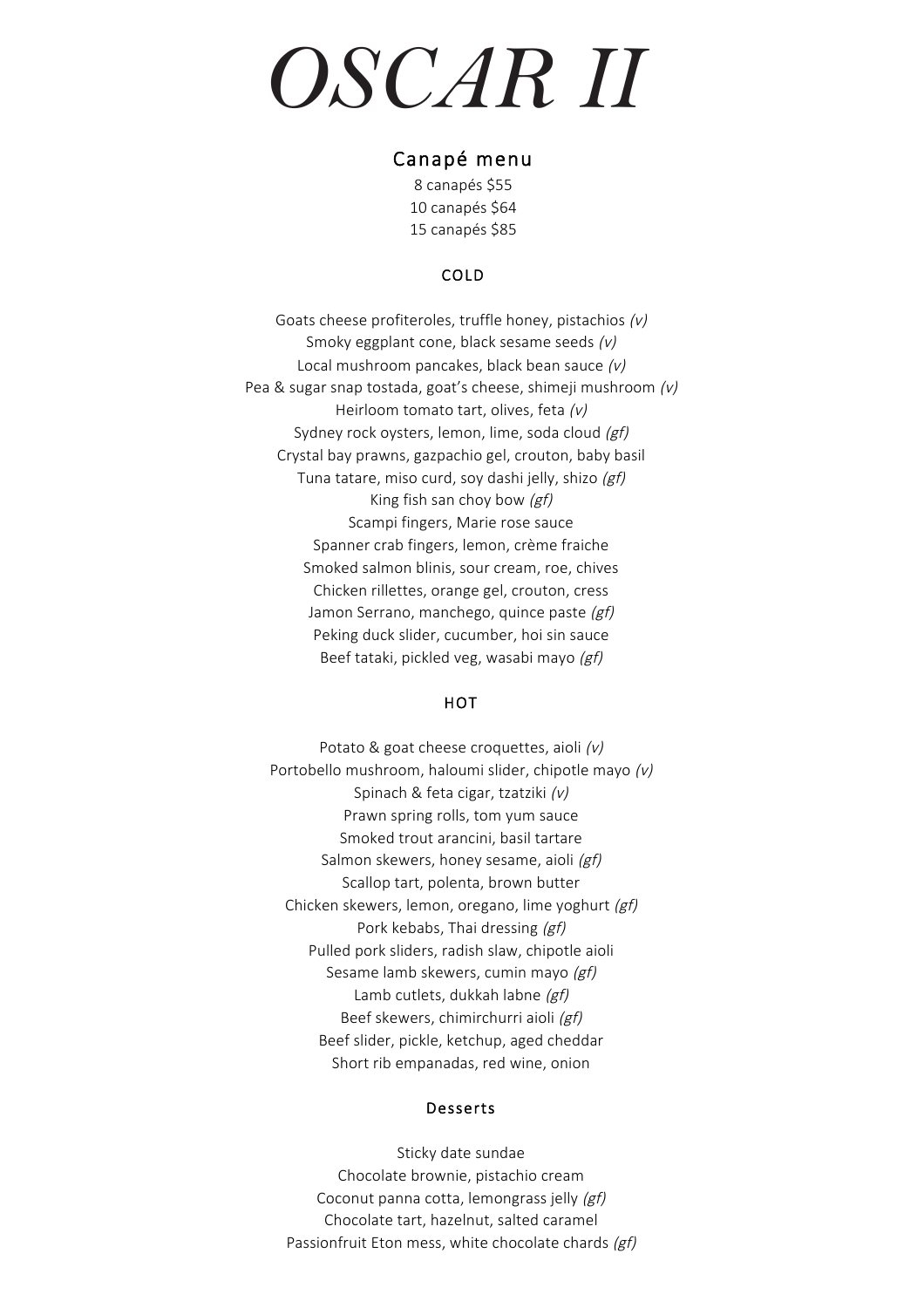# *OSCAR II*

## Buffet menu

\$110 per person

### Cold station

Tomato salad, goat cheese, olives, cumin dressing  $(gf)(v)$ Fremantle octopus carpaccio, congo potatoes, orange gel, chilli, olive oil  $(gf)(v)$ Chopped cos salad, pickled red onion, radish, pancetta, truffled pecorino  $(gf)(v)$ King Yamba prawns, Marie Rose sauce (gf) Sydney rock oysters natural, lemon (gf) Charcuterie board, fresh bread, pickles, relish Sashimi plate, soy sauce, wasabi, pickled ginger (gf)

#### Hot Station

Steamed petuna salmon, tamarin, lemongrass, chilli, coriander (gf) Oven baked snapper, saffron, lemon, oregano, cherry tomato, paprika (gf) Lamb shoulder ragu, pappardelle, cherry tomato, green beans Roasted Black Angus sirloin, root vegetables, baby onions, gravy Roasted kipfler potatoes, garlic, thyme  $(gf)(v)$ Steamed jasmine rice

### Sweet station

Cake & tart selection Cheese board, Australian & international cheeses, lavosh, quince paste Seasonal Fruit platter (gf) (v)

## Asian buffet menu

\$125 per person

Sydney rock oysters, red Nam Jin (gf) Prawn spring rolls, tom yum sauce Pork & scallop shu mai, soy, chilli Barramundi fish cakes, sweet & sour sauce Peking duck sliders, cucumber, hoi sin sauce Tea smoked chicken, glass noodle salad, oyster sauce dressing Thai beef salad, crispy noodles, bean shoots Whole baked market fish, ginger, shallot (gf) Black bean chicken, capsicum, chilli, curry leaves (gf) BBQ pork loin, bok choy, sweet potato, master stock (gf) Lamb cutlets, xo eggplant, mango salsa Steamed/fried rice

Seasonal fresh fruit platter (gf) (v)